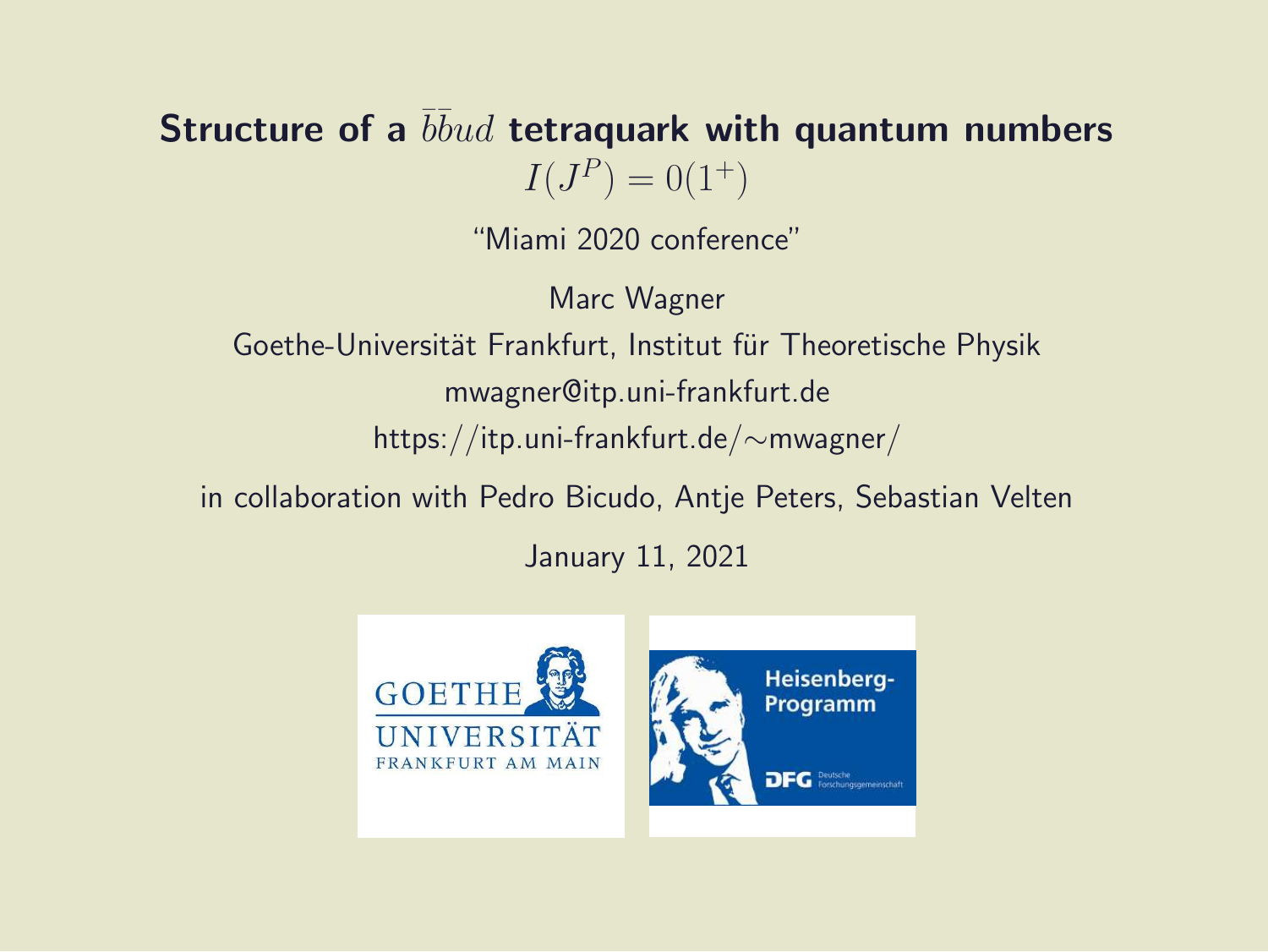#### Basic idea: lattice QCD + BO

- $\bullet$  Study heavy-heavy-light-light tetraquarks  $\bar{b}\bar{b}qq$  in two steps.
	- (1) Compute potentials of two static quarks  $b\bar{b}$  in the presence of two lighter quarks  $qq$   $(q \in \{u, d, s, c\})$  using lattice QCD.
	- (2) Check, whether these potentials are sufficiently attractive to host bound states or resonances ( $\rightarrow$  tetraquarks) by using techniques from quantum mechanics and scattering theory.
	- $((1) + (2) \rightarrow$  Born-Oppenheimer approximation).

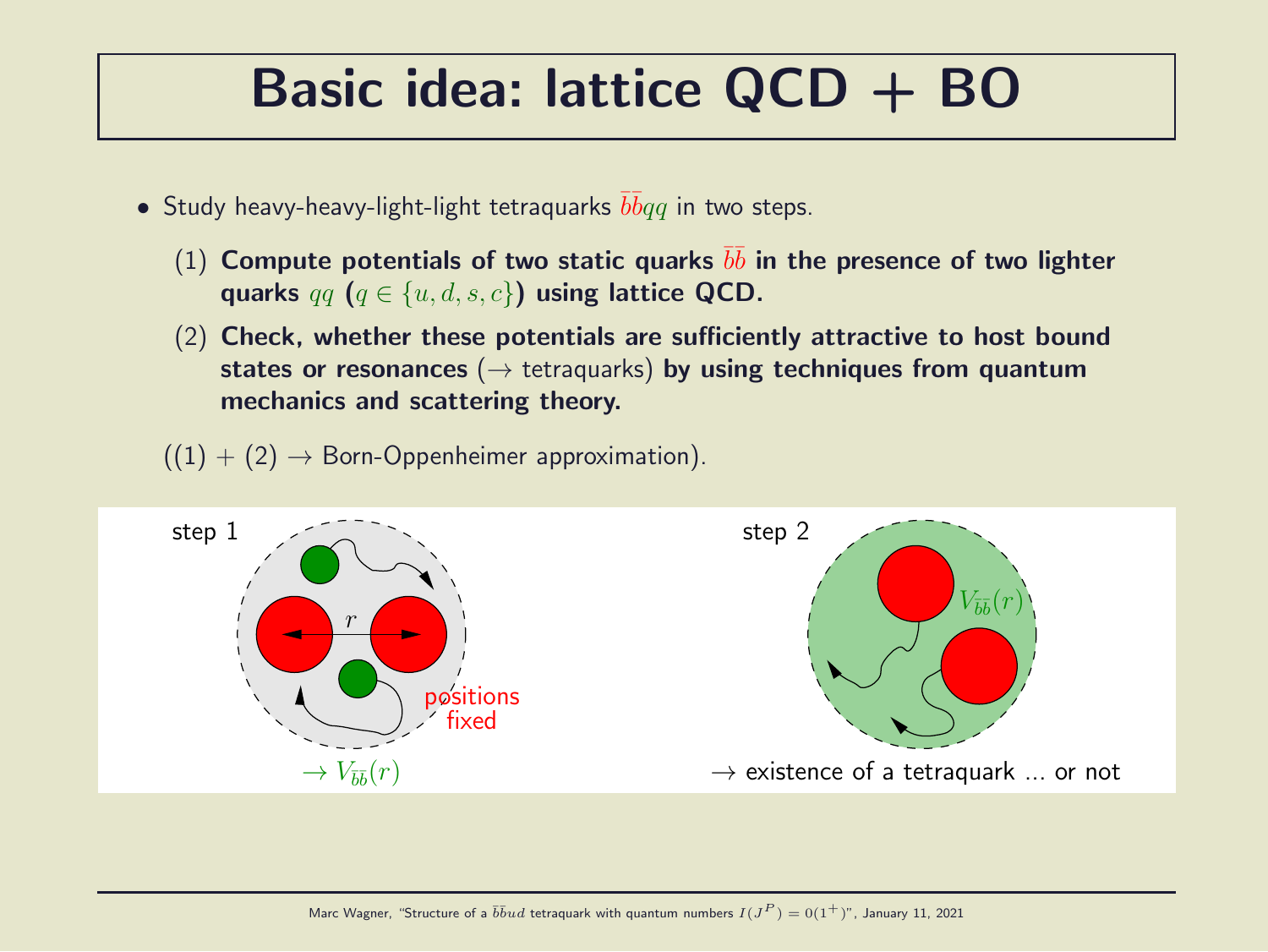### Previous work on  $\overline{b} \overline{b} q q$  tetraquarks

- Lattice QCD static potentials and Born-Oppenheimer approximation. [W. Detmold, K. Orginos, M. J. Savage, Phys. Rev. D 76, 114503 (2007) [arXiv:hep-lat/0703009]] [M.W., PoS LATTICE2010, 162 (2010) [arXiv:1008.1538]] [G. Bali, M. Hetzenegger, PoS LATTICE2010, 142 (2010) [arXiv:1011.0571]] [P. Bicudo, M.W., Phys. Rev. D 87, 114511 (2013) [arXiv:1209.6274]] [Z. S. Brown, K. Orginos, Phys. Rev. D 86, 114506 (2012) [arXiv:1210.1953]] [P. Bicudo, K. Cichy, A. Peters, B. Wagenbach, M.W., Phys. Rev. D 92, 014507 (2015) [arXiv:1505.00613]] [P. Bicudo, K. Cichy, A. Peters, M.W., Phys. Rev. D 93, 034501 (2016) [arXiv:1510.03441]] [P. Bicudo, J. Scheunert, M.W., Phys. Rev. D 95, 034502 (2017) [arXiv:1612.02758]]
	- [P. Bicudo, M. Cardoso, A. Peters, M. Pflaumer, M.W., Phys. Rev. D 96, 054510 (2017) [arXiv:1704.02383]]
	- [P. Bicudo, A. Peters, S. Velten, M.W., arXiv:2101.00723]
- Full lattice QCD (b quarks with Non Relativistic QCD) [list not complete]: [A. Francis, R. J. Hudspith, R. Lewis, K. Maltman, Phys. Rev. Lett. 118, 142001 (2017) [arXiv:1607.05214 [hep-lat]]]
	- [P. Junnarkar, N. Mathur, M. Padmanath, Phys. Rev. D 99, 034507 (2019) [arXiv:1810.12285 [hep-lat]]]
	- [L. Leskovec, S. Meinel, M. Pflaumer, M.W., Phys. Rev. D 100, 014503 (2019) [arXiv:1904.04197] [hep-lat]]]
- Other approches: quark models, effective field theories, QCD sum rules ... [list not complete]: [M. Karliner, J. L. Rosner, Phys. Rev. Lett. 119, 202001 (2017) [arXiv:1707.07666]]
	- [E. J. Eichten, C. Quigg, Phys. Rev. Lett. 119, 202002 (2017) [arXiv:1707.09575]]
	- [Z. G. Wang, Acta Phys. Polon. B 49, 1781 (2018) [arXiv:1708.04545]]
	- [W. Park, S. Noh, S. H. Lee, Acta Phys. Polon. B 50, 1151-1157 (2019) [arXiv:1809.05257]]
	- [B. Wang, Z. W. Liu, X. Liu, Phys. Rev. D 99, 036007 (2019) [arXiv:1812.04457]]
	- [M. Z. Liu, T. W. Wu, M. Pavon Valderrama, J. J. Xie, L. S. Geng, Phys. Rev. D 99, 094018 (2019) [arXiv:1902.03044]]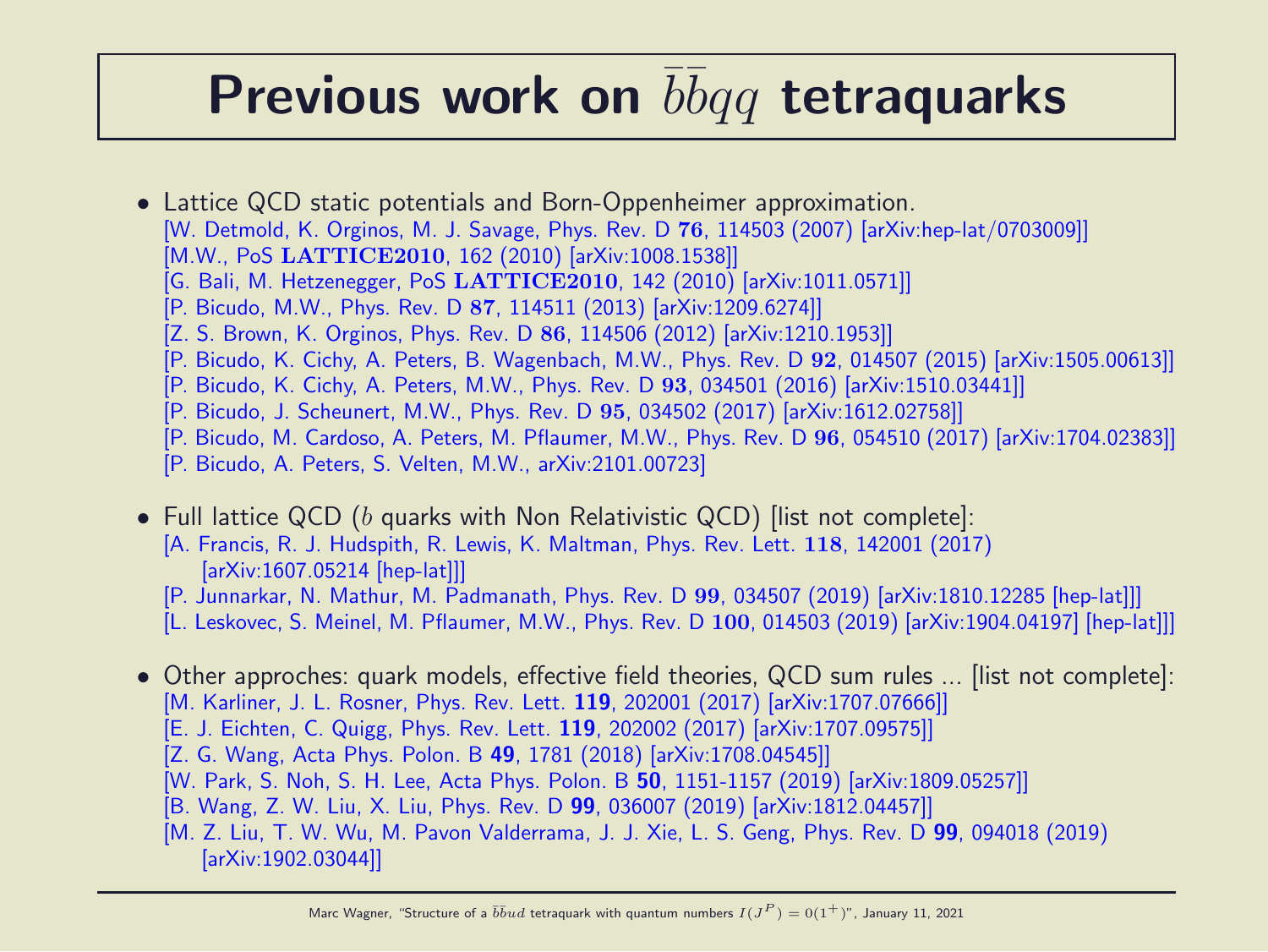#### **Outline**

- $\bullet$   $\bar{b}\bar{b}qq$  /  $BB$  potentials.
- Stable  $\bar{b} \bar{b} q q$  tetraquarks.
- Structure of a  $\overline{b}\overline{b} qq$  tetraquark with quantum numbers  $I(J^P)=0(^\perp)$  (meson-meson versus diquark-antidiquark structure).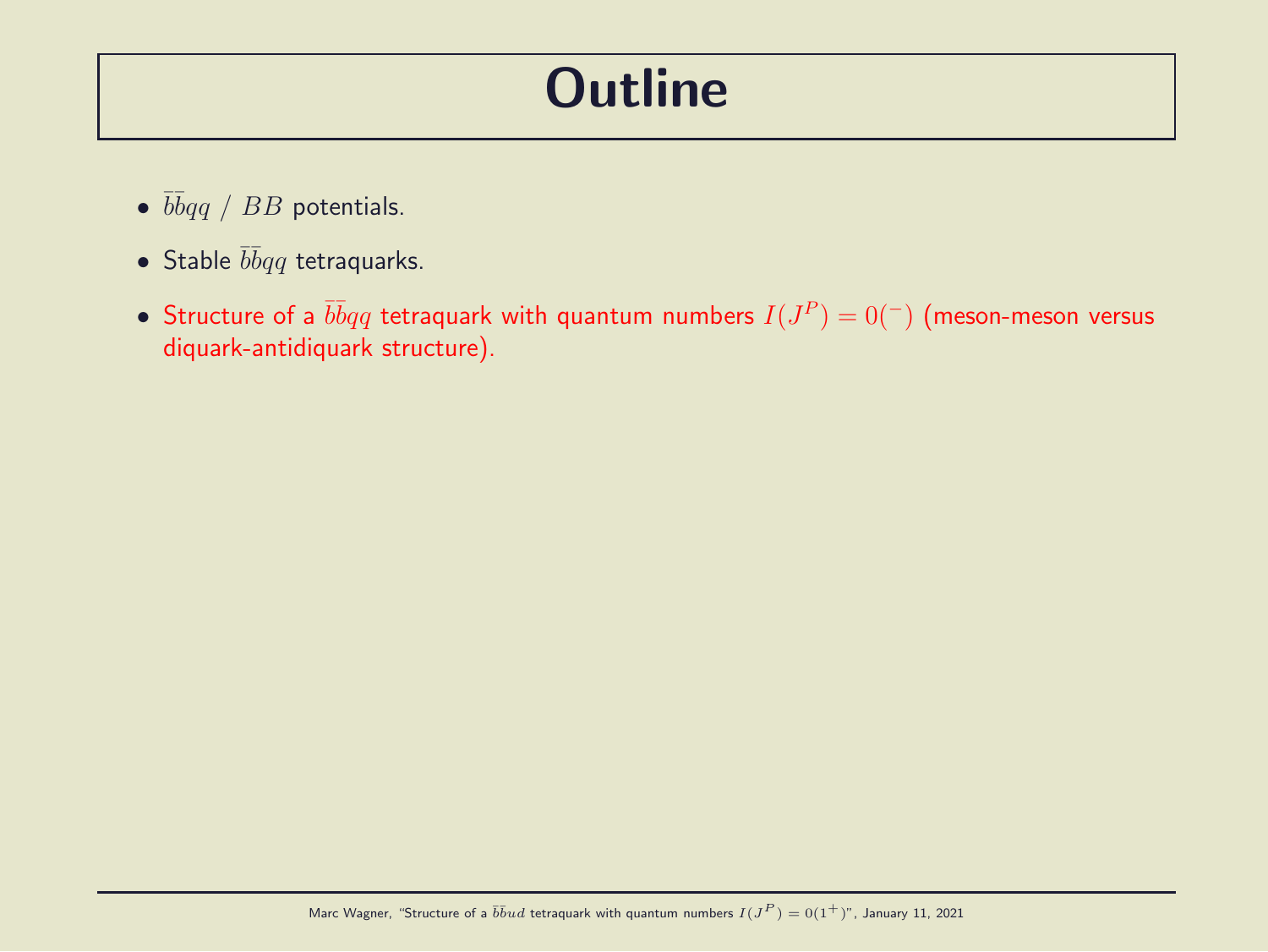# $b\bar{b}qq$  /  $BB$  potentials (1)

- $\bullet\,$  At large  $\bar b \bar b$  separation  $r$ , the four quarks will form two static-light mesons  $\bar b q$  and  $\bar b q.$
- $\bullet$  Spins of static antiquarks  $\bar b \bar b$  are irrelevant (they do not appear in the Hamiltonian).
- $\bullet\,$  Compute and study the dependence of  $\bar b \bar b$  potentials in the presence of  $qq$  on
	- the "light" quark flavors  $q \in \{u, d, s, c\}$  (isospin, flavor),
	- the "light" quark spin (the static quark spin is irrelevant),
	- $-$  the type of the meson  $B$ ,  $B^*$  and/or  $B^*_0$ ,  $B^*_1$  (parity).
	- $\rightarrow$  Many different channels: attractive as well as repulsive, different asymptotic values ...

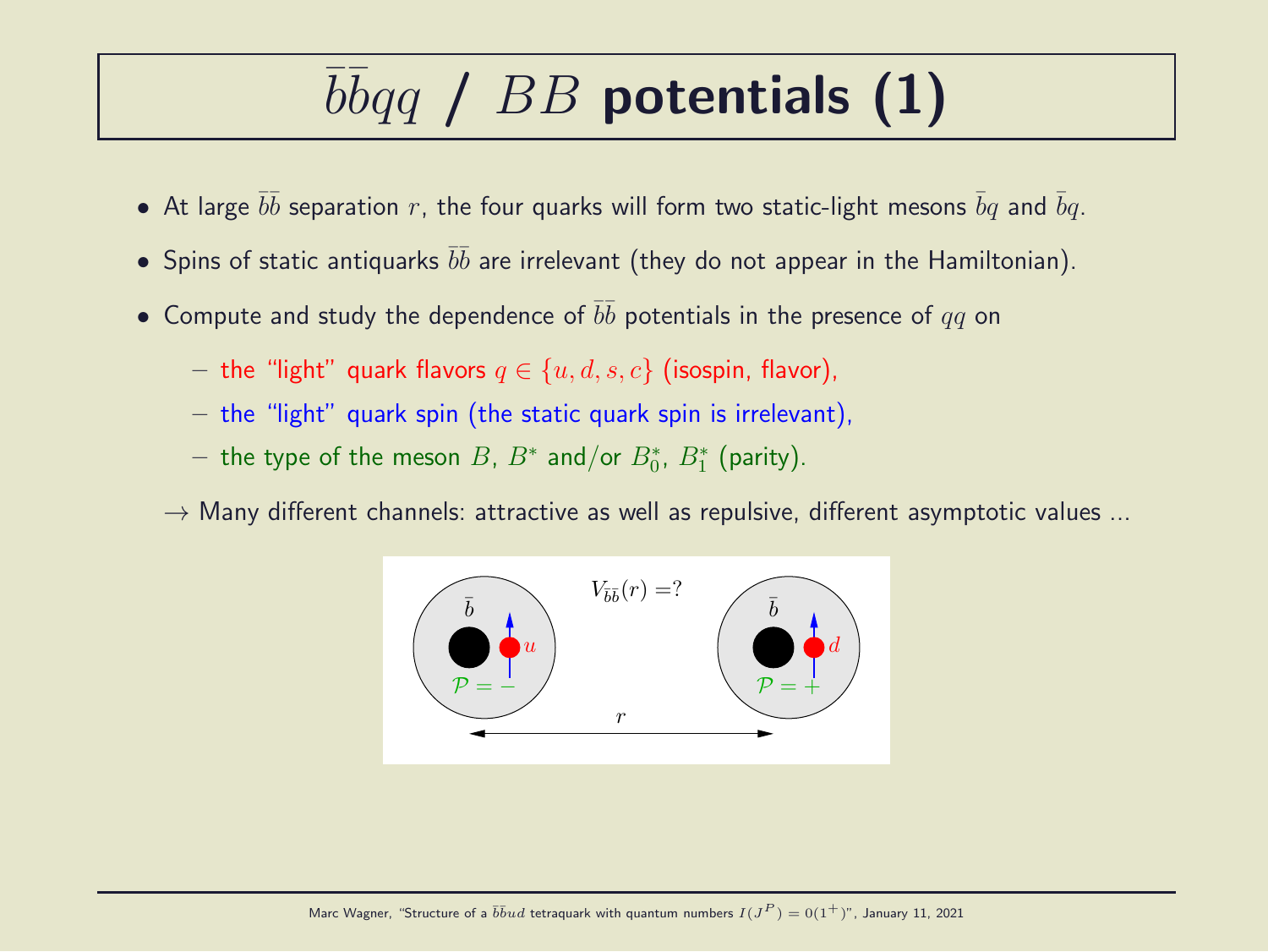# $b\bar{b}qq$  /  $BB$  potentials (2)

• To determine potentials, compute temporal correlation functions of operators

$$
\mathcal{O}_{BB,\Gamma} \quad = \quad 2N_{BB}(\mathcal{C}\Gamma)_{AB}(\mathcal{C}\tilde{\Gamma})_{CD} \Big( \bar{Q}_C^a(-\mathbf{r}/2) \psi^{(f)a}_A(-\mathbf{r}/2) \Big) \Big( \bar{Q}_D^b(+\mathbf{r}/2) \psi^{(f')b}_B(+\mathbf{r}/2) \Big).
$$

• The most attractive potential of a  $B^{(*)}B^*$  meson pair has  $(I, |j_z|, P, P_x) = (0, 0, +, -)$ :

$$
- C = \gamma_0 \gamma_2 \text{ (charge conjugation matrix)}.
$$
  
\n
$$
- \psi^{(f)} \psi^{(f')} = ud - du, \Gamma \in \{ (1 + \gamma_0) \gamma_5, (1 - \gamma_0) \gamma_5 \}.
$$
  
\n
$$
- \bar{Q} \bar{Q} = \bar{b} \bar{b}, \ \tilde{\Gamma} \in \{ (1 + \gamma_0) \gamma_5, (1 + \gamma_0) \gamma_j \} \text{ (irrelevant)}.
$$

• Parameterize lattice results by

$$
V_{qq,j_z,\mathcal{P},\mathcal{P}_x}(r) = -\frac{\alpha}{r} \exp\left(-\left(\frac{r}{d}\right)^p\right) + V_0
$$



(1-gluon exchange at small r; color screening at large r). [P. Bicudo, K. Cichy, A. Peters, M.W., Phys. Rev. D 93, 034501 (2016) [arXiv:1510.03441]]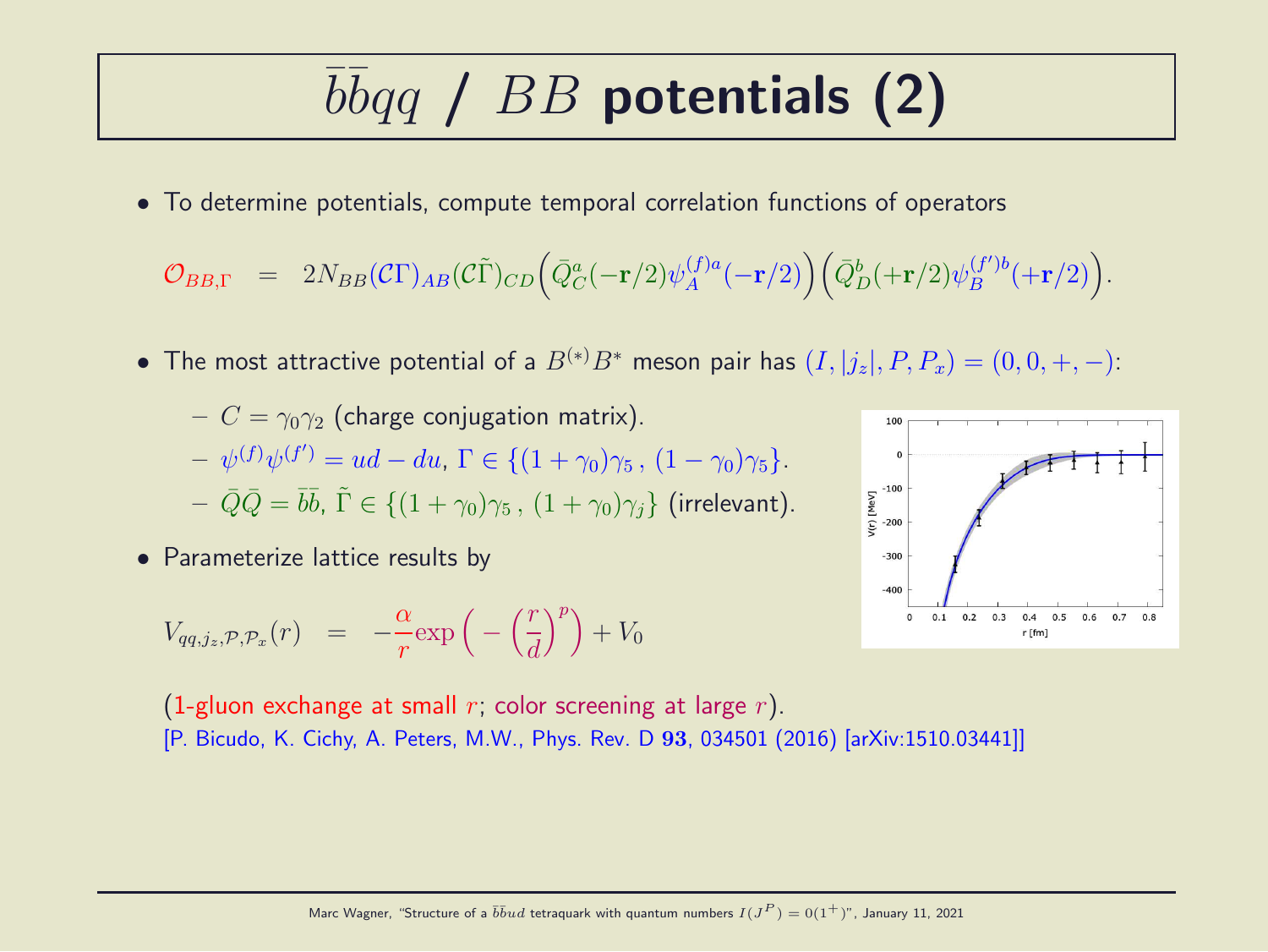### Stable  $\bar{b}\bar{b}qq$  tetraquarks

 $\bullet$  Solve the Schrödinger equation for the relative coordinate of the heavy quarks  $\bar b \bar b$  using the previously computed  $\bar b\bar b qq$  /  $BB$  potentials,

$$
\left(\frac{1}{m_b}\left(-\frac{d^2}{dr^2} + \frac{L(L+1)}{r^2}\right) + V_{qq,j_z,\mathcal{P},\mathcal{P}_x}(r) - 2m_{\rm sl}\right)R(r) = ER(r).
$$

- Possibly existing bound states, i.e.  $E < 0$ , indicate stable  $\overline{b} \overline{b} q q$  tetraquarks.
- $\bullet$  There is a bound state for orbital angular momentum  $L=0$  of  $\bar b \bar b$ :
	- − Binding energy  $-E = 38(18)$  MeV with respect to the  $BB^*$  threshold.
	- Quantum numbers:  $I(J^P) = 0(1^+).$
- No further bound states.
	- [P. Bicudo, M.W., Phys. Rev. D 87, 114511 (2013) [arXiv:1209.6274]]

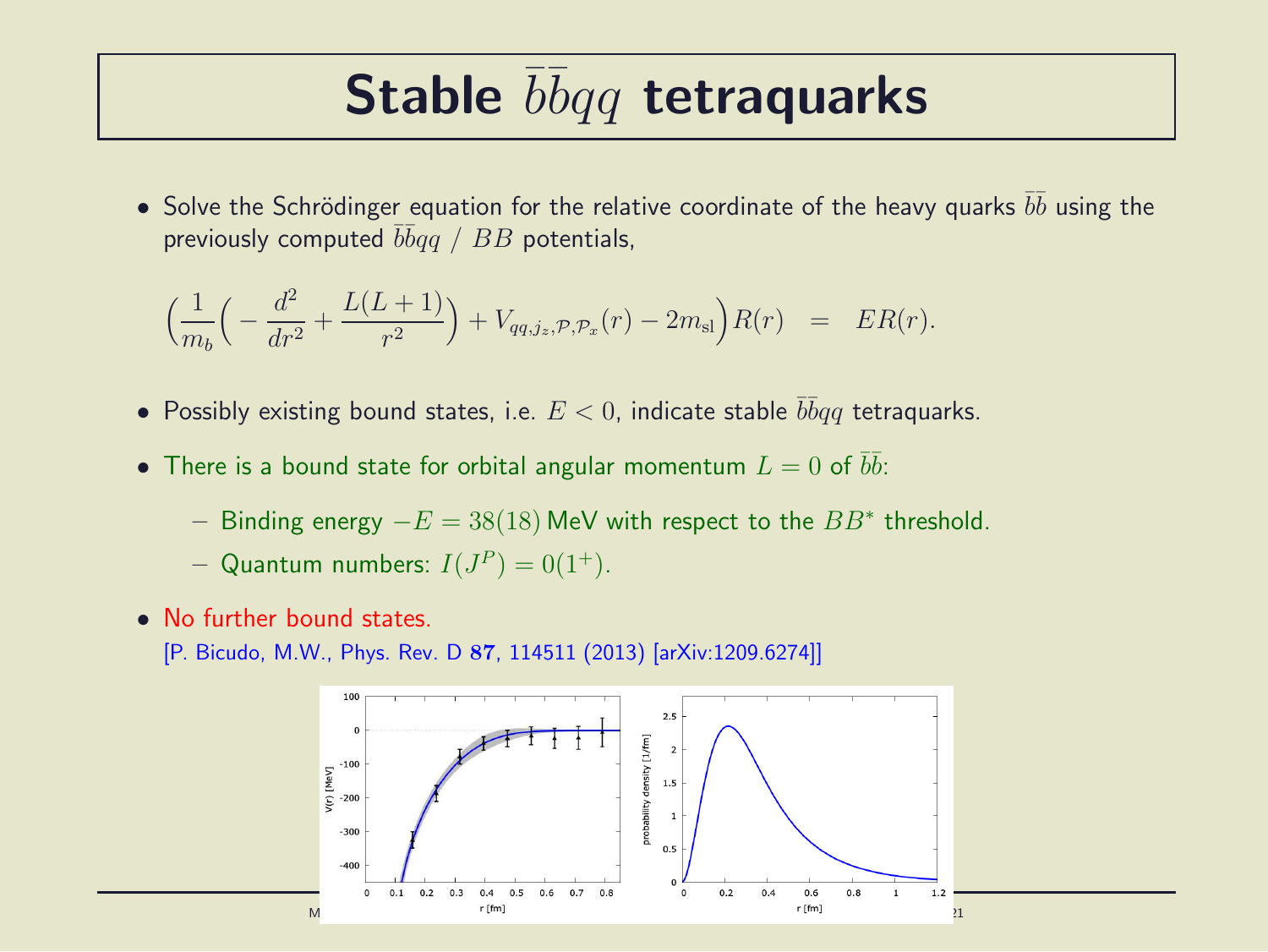## Structure of the  $\bar{b}\bar{b}qq$  tetraquark (1)

- Two types of operators, which probe the same sector: [P. Bicudo, A. Peters, S. Velten, M.W., arXiv:2101.00723]
	- Meson-meson operator  $(BB)$ :

 $\mathcal{O}_{BB,\Gamma}$  = 2 $N_{BB}(\mathcal{C}\Gamma)_{AB}(\mathcal{C}\tilde{\Gamma})_{CD} \Big(\bar{Q}^a_C(-{\bf r}/2)\psi^{(f)a}_A$  $\left(\begin{matrix} f)^a A \end{matrix}(-{\mathbf r}/2) \right) \left( \bar{Q}_D^b (+{\mathbf r}/2) \psi_B^{(f^\prime)b} \right)$  $\binom{(f')b}{B} (+r/2)$ with  $\Gamma \in \{(1+\gamma_0)\gamma_5, \gamma_5\} \, (\rightarrow (i_z, \mathcal{P}, \mathcal{P}_x) = (0, -, +))$ .

– Diquark-antidiquark operator  $(Dd)$ :

$$
\mathcal{O}_{Dd,\Gamma} = -N_{Dd}\epsilon^{abc} \Big(\psi_A^{(f)b}(\mathbf{z})(C\Gamma)_{AB}\psi_B^{(f')c}(\mathbf{z})\Big)
$$

$$
\epsilon^{ade} \Big(\bar{Q}_C^f(-\mathbf{r}/2)U^{fd}(-\mathbf{r}/2;\mathbf{z})(C\tilde{\Gamma})_{CD}\bar{Q}_D^g(+\mathbf{r}/2)U^{ge}(+\mathbf{r}/2;\mathbf{z})\Big)
$$

with  $\Gamma \in \{(1+\gamma_0)\gamma_5, \gamma_5\}$   $(\rightarrow (i_z, \mathcal{P}, \mathcal{P}_x) = (0, -, +))$ .

- $\psi^{(f)}\psi^{(f')} = ud du \ (\rightarrow I = 0).$
- $\tilde{\Gamma} = (1 + \gamma_0)\gamma_3$  (essentially irrelevant).
- Compute the  $4 \times 4$  correlation matrix

 $C_{jk}(t) = \langle \Omega | \mathcal{O}_j^{\dagger}$  $_{j}^{\intercal}(t)\mathcal{O}_{k}(0)|\Omega\rangle.$ 

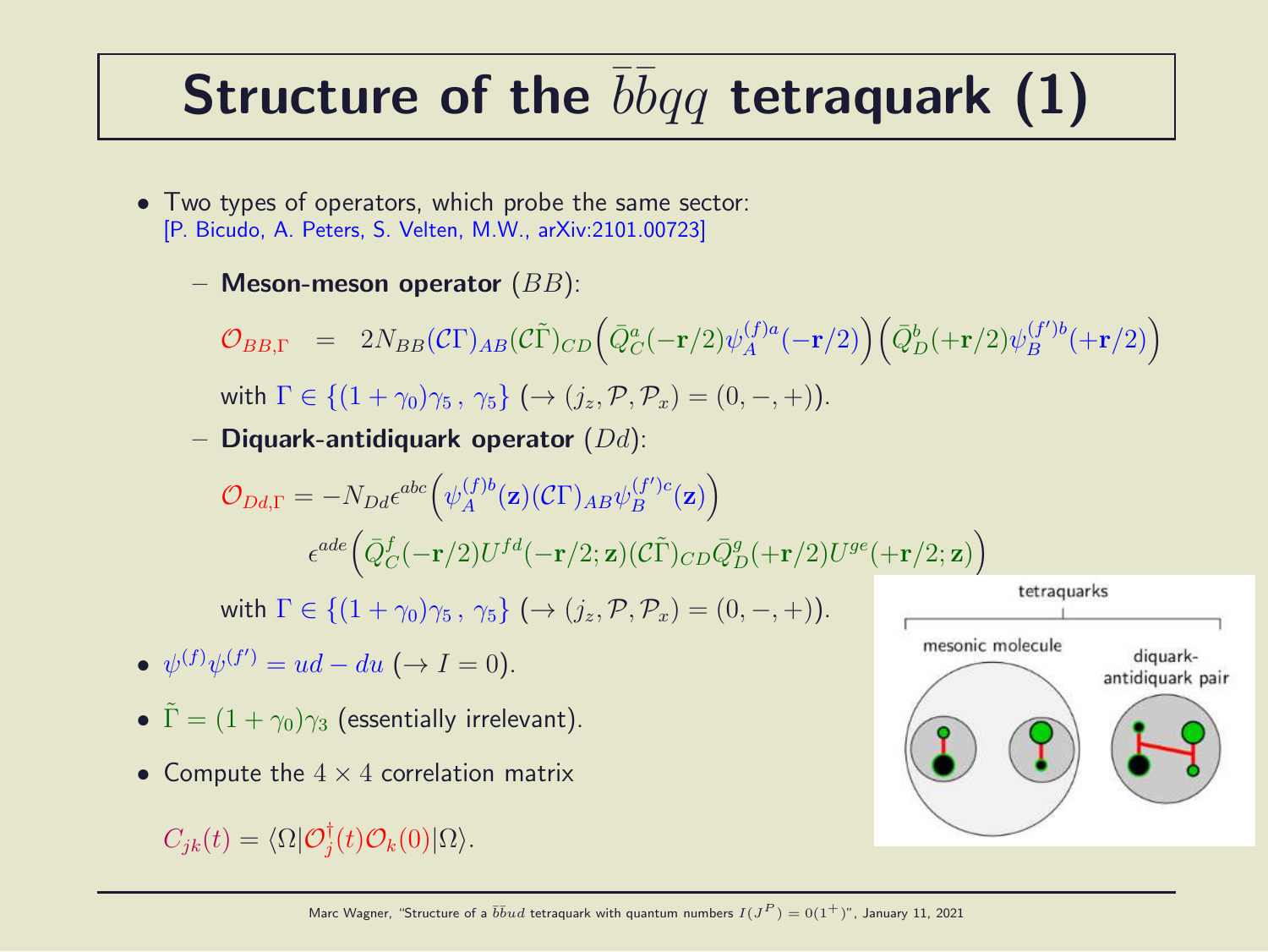### Structure of the  $\bar{b}\bar{b}qq$  tetraquark (2)

• Effective energies corresponding to diagonal elements of the correlation matrix,

$$
V_j^{\text{eff}}(r,t) = -\frac{1}{a} \log \Big( \frac{C_{jj}(t)}{C_{jj}(t-a)} \Big) \quad \text{(no sum over } j\text{)}.
$$

- $\bullet\,$  For large  $\bar b \bar b$  separations (right plot  $r\approx 0.79$  fm),  $BB$  effective energies reach plateaus at smaller  $t$  separations than  $Dd$  effective energies.  $\rightarrow$  BB dominates at large r, Dd not important (energetically disfavored due to flux tube).
- For small  $\bar{b}\bar{b}$  separations (left plot  $r \approx 0.16$  fm),  $BB$  and  $Dd$  effective energies similar.  $\rightarrow$  More detailed investigation at small r necessary.

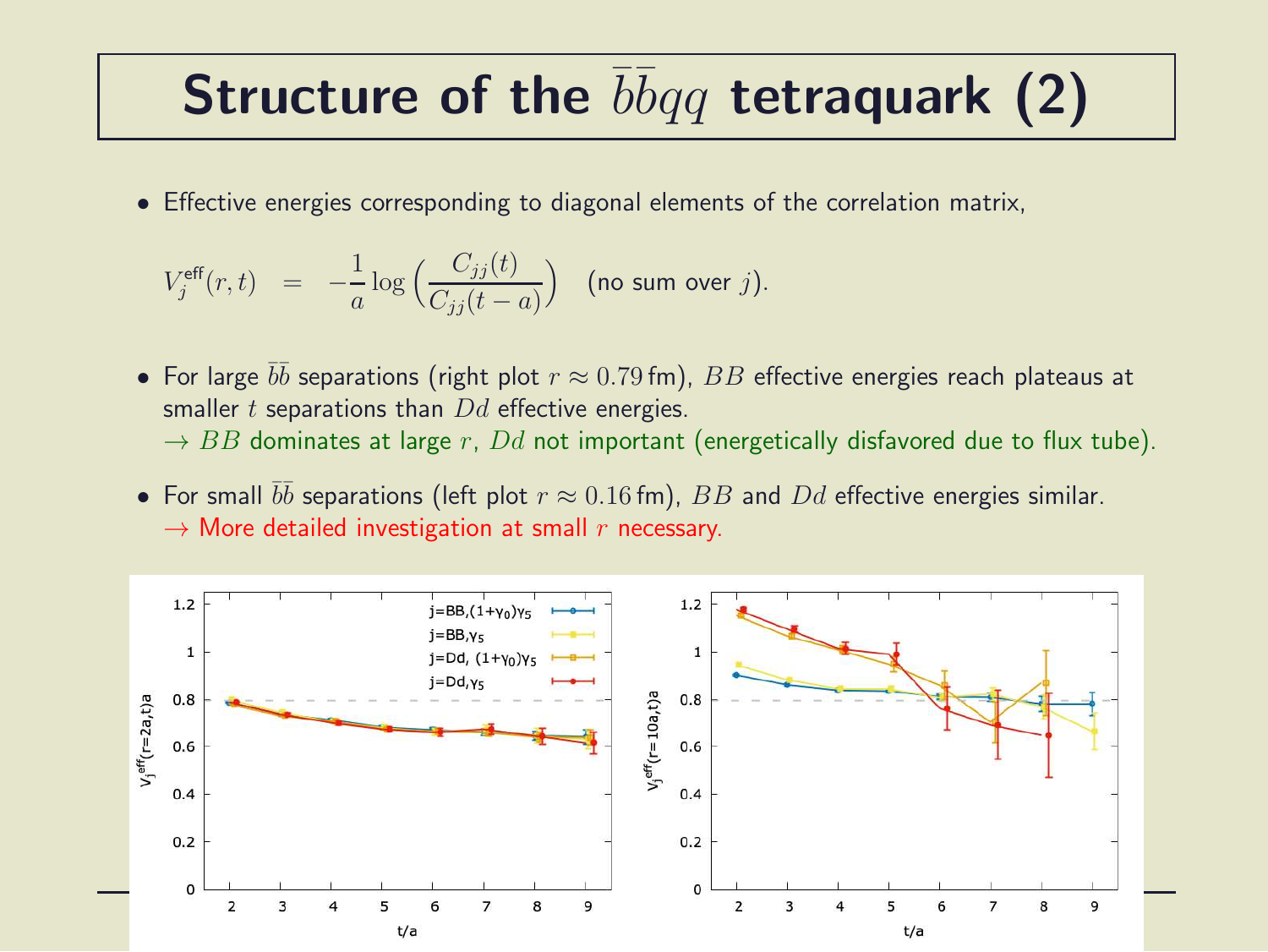### Structure of the  $\bar{b}\bar{b}qq$  tetraquark (3)

• Differences of effective energies corresponding to diagonal elements of the correlation matrix at small temporal separation  $t=2a$  as functions of the  $\bar{b}\bar{b}$  separation  $r,$ 

$$
V_j^{\text{eff}}(r, t = 2a) - V_k^{\text{eff}}(r, t = 2a).
$$

- $\bullet$   $BB$  versus  $Dd$  (left):  $Dd$  dominates for  $r\,{\lesssim}\,3.15\,a\approx 0.25\,{\rm fm},$  while  $BB$  dominates for  $r \gtrsim 3.15 a \approx 0.25$  fm.
- BB operators (center):  $\Gamma = (1 + \gamma_0)\gamma_5$  leads to larger ground state overlap than  $\Gamma = \gamma_5$ . (Expected. Via a Fierz transformation one can show that  $\Gamma = (1 + \gamma_0)\gamma_5$  generates exclusively ground state mesons, while  $\gamma_5$  also generates parity excitations.)
- Dd operators (right):  $\Gamma = (1 + \gamma_0)\gamma_5$  leads to larger ground state overlap than  $\Gamma = \gamma_5$ . (Interesting. In the literature mostly  $\gamma_5$  is discussed.)

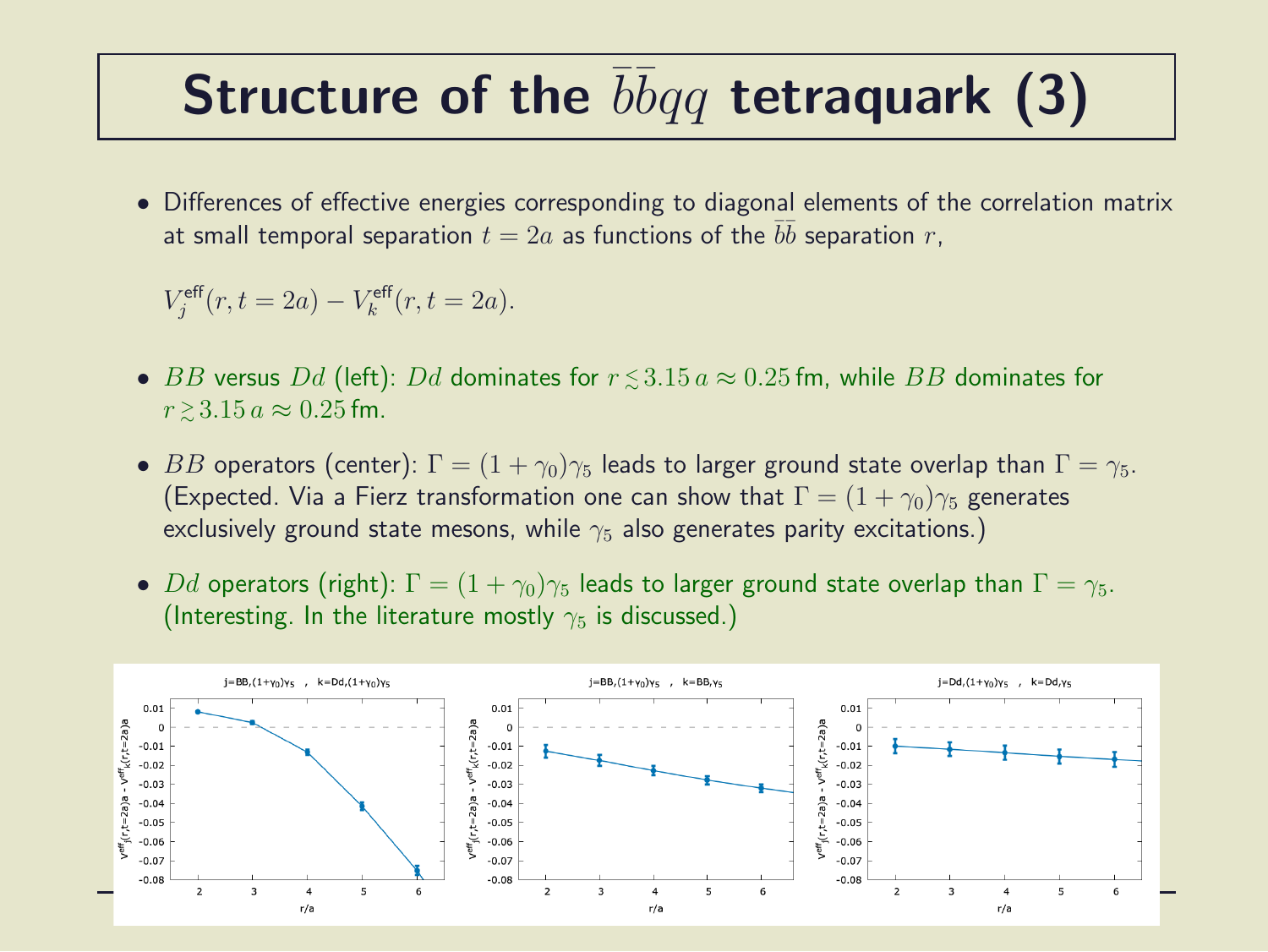## Structure of the  $\bar{b}\bar{b}qq$  tetraquark (4)

• Optimize trial states

$$
|\Phi_{b,d}\rangle = b|\Phi_{BB,(1+\gamma_0)\gamma_5}\rangle + d|\Phi_{Dd,(1+\gamma_0)\gamma_5}\rangle
$$

 $(|\Phi_j\rangle=\mathcal{O}_j|\Omega\rangle)$  by minimizing effective energies

$$
V_{b,d}^{\text{eff}}(r,t) = -\frac{1}{a} \log \left( \frac{C_{[b,d][b,d]}(t)}{C_{[b,d][b,d]}(t-a)} \right) , C_{[b,d][b,d]}(t) = \left( \begin{array}{c} b \\ d \end{array} \right)_{j}^{\dagger} C_{jk}(t) \left( \begin{array}{c} b \\ d \end{array} \right)_{k}.
$$

with respect to  $b, d \in \mathbb{C}$ .

• Since norm and phase of  $b$  and  $d$  are irrelevant, consider relative weights of  $BB$  and  $Dd$ ,

$$
w_{BB} = \frac{|b|^2}{|b|^2 + |d|^2}
$$
,  $w_{Dd} = \frac{|d|^2}{|b|^2 + |d|^2} = 1 - w_{BB}$ .

• For fixed ¯b ¯b separation r, wBB and wDd depend only weakly on t. → wBB and wDd estimate the percentage of BB and of Dd. <sup>P</sup> ) = 0(1+)", January 11, 2021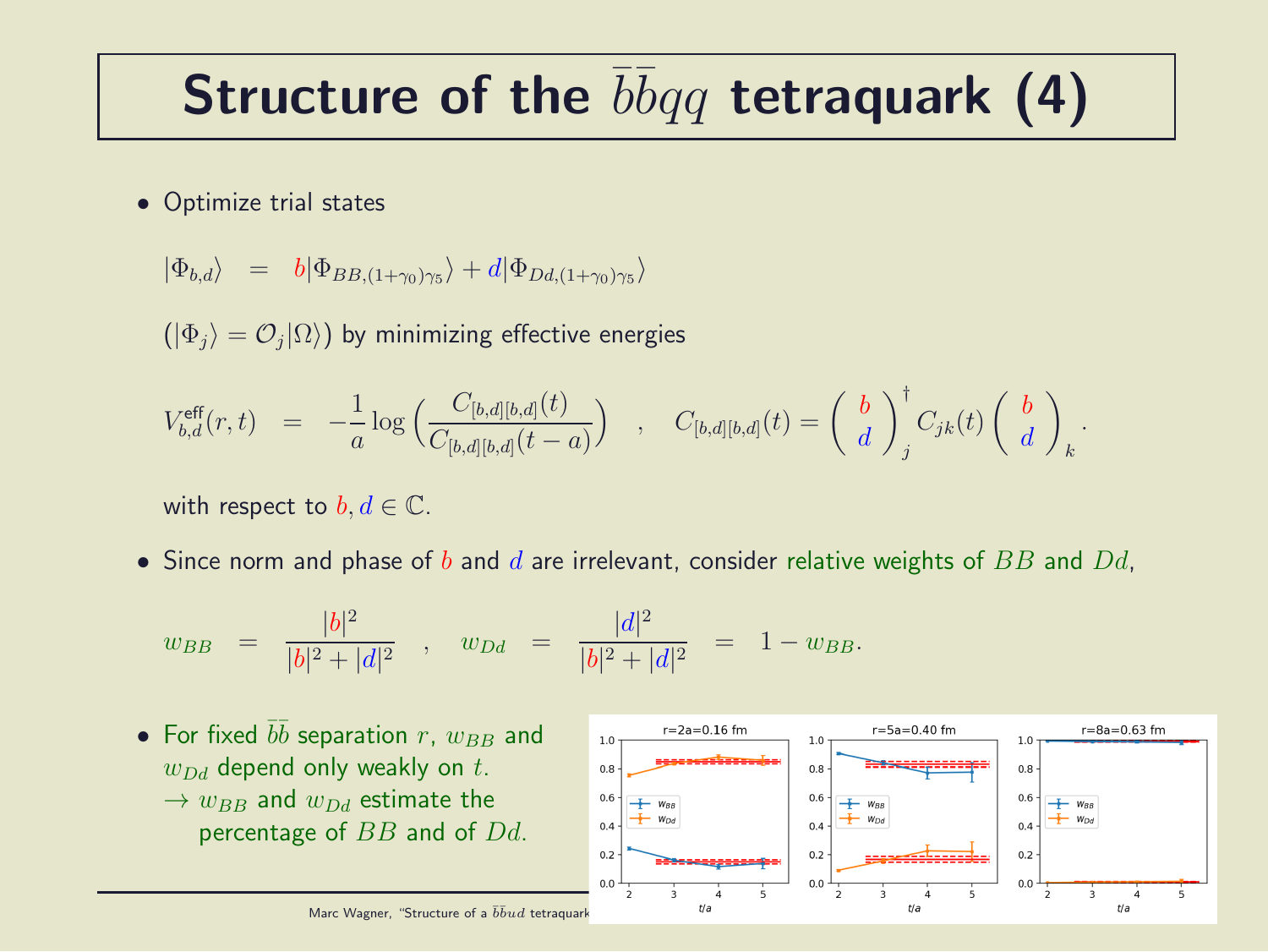## Structure of the  $\bar{b} \bar{b} q q$  tetraquark (5)

- $\bullet$   $w_{BB}$  and  $w_{Dd}$  as functions of the  $\bar{b}\bar{b}$  separation  $r$  (for two ensembles,  $a \approx 0.079$  fm and  $a \approx 0.063$  fm).
- $\bullet$   $r \lesssim 0.2$  fm: Clear diquark-antidiquark dominance.
- $\bullet$  0.2 fm $\lesssim$   $r$   $\lesssim$  0.3 fm: Diquark-antidiquark dominance turns into meson-meson dominance.
- $0.5$  fm $\lesssim r$ : Essentially a meson-meson system.

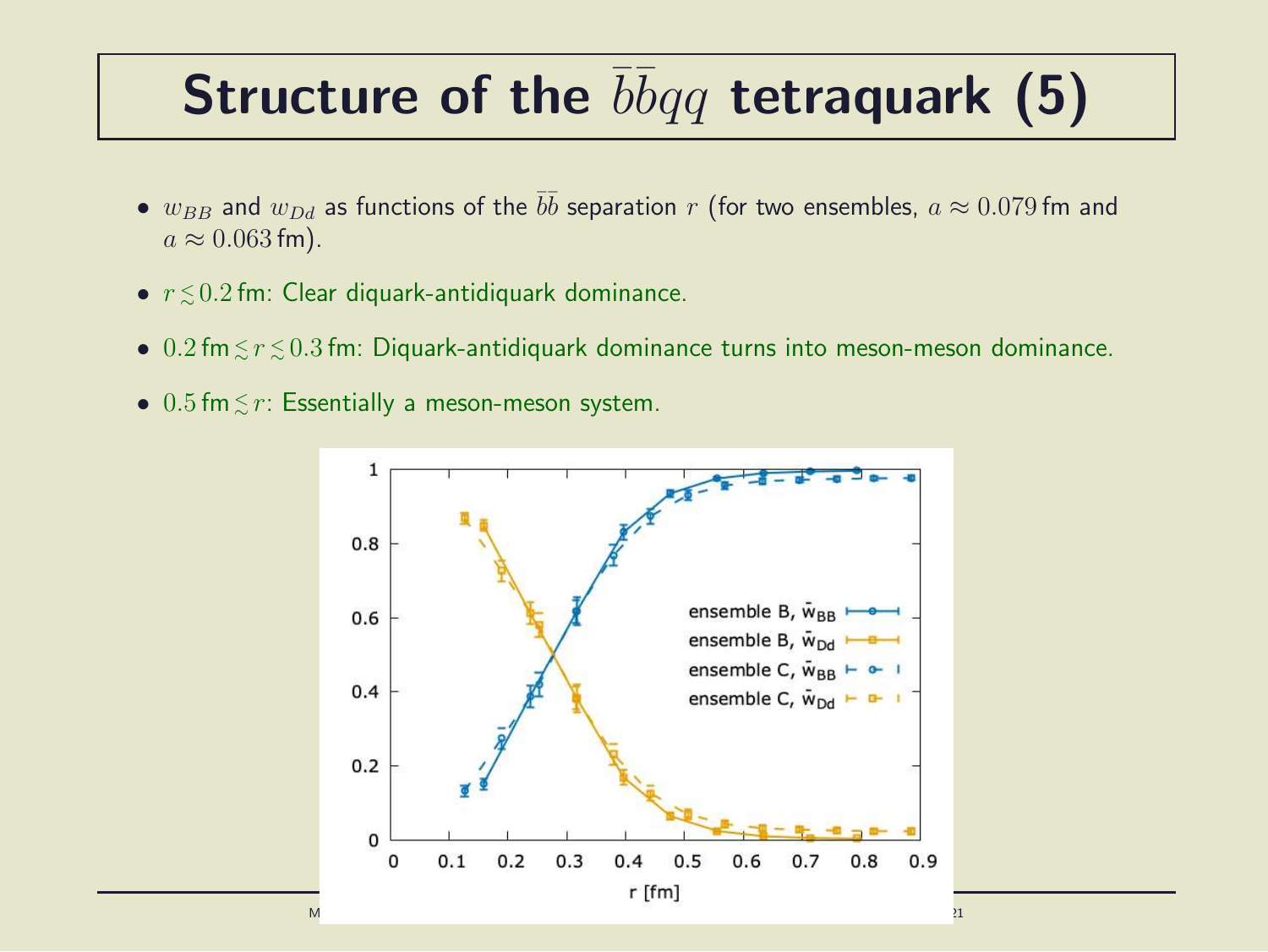### Structure of the  $\bar{b}\bar{b}qq$  tetraquark (6)

• Generalized eigenvalue problem (GEVP)

$$
C_{jk}(t)v_k^{(n)}(t) = \lambda^{(n)}(t)C_{jk}(t_0)v_k^{(n)}(t) , n = 0,..., N-1
$$

for  $t_0/a \ge 1$  and  $t/a > t_0/a$  with corresponding effective energies

$$
V^{\text{eff},(n)}(r,t) = -\frac{1}{a}\log\Big(\frac{\lambda^{(n)}(t)}{\lambda^{(n)}(t-a)}\Big).
$$

• Eigenvector components  $v_j^{(n)}$  $\psi_j^{(n)}(t)$  (which we always normalize according to  $\sum_j |v_j^{(n)}|$  $j^{(n)}(t)|^2=1$ contain information about the relative importance of the operators. For large t and  $t_0$ ,

$$
|n\rangle \approx \sum_{j} v_{j}^{(n)}(t) |\Phi_{j}\rangle,
$$

where  $\approx$  denotes an approximate expansion of the energy eigenstate  $|n\rangle$  in terms of the trial states  $|\Phi_i\rangle$ .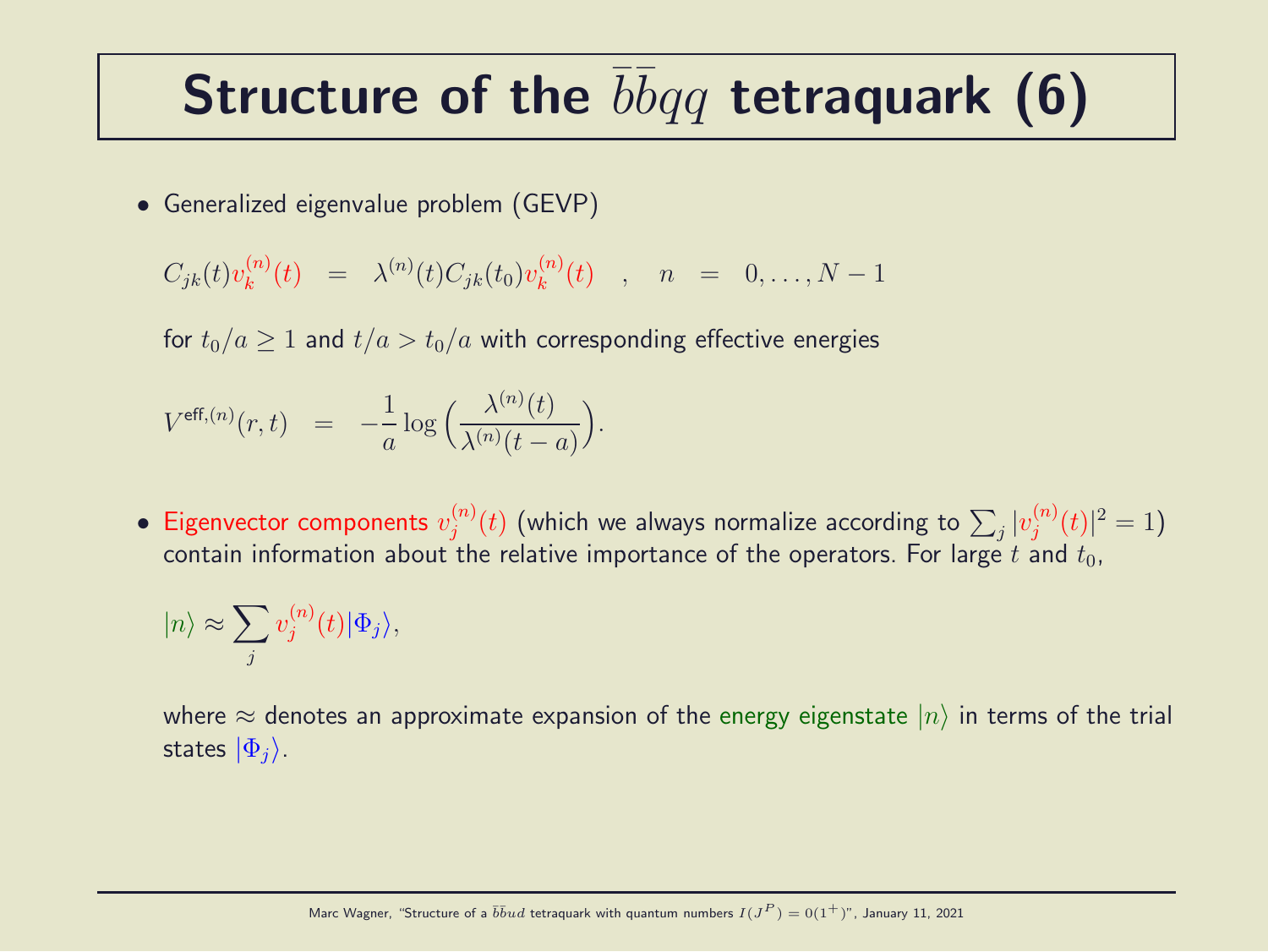### Structure of the  $b\bar{b}qq$  tetraquark (7)

• One can show: For  $t_0 = t - a$ , optimizing trial states by minimizing effective energies (as on previous slides) is equivalent to solving a GEVP, i.e.

$$
(w_{BB}, w_{Dd}) = (|v_{BB,(1+\gamma_0)\gamma_5}^{(0)}|^2, |v_{DA,(1+\gamma_0)\gamma_5}^{(0)}|^2)
$$

(might offer another perspective on GEVP eigenvector components).  $\rightarrow$  Results for  $w_{BB}$  and  $w_{DA}$  can also be interpreted as GEVP results. [P. Bicudo, A. Peters, S. Velten, M.W., arXiv:2101.00723]

- In the literature typically small values for  $t_0$  are used, e.g.  $t_0/a = 1$  (instead of  $t_0 = t a$  as used to obtain  $w_{BB}$  and  $w_{Dd}$  on previous slides).
- Similar results also for  $t_0/a = 1$ , when using a  $2 \times 2$  correlation matrix (left plot).
- Consistent results, when using a  $4 \times 4$  correlation matrix (right plot).

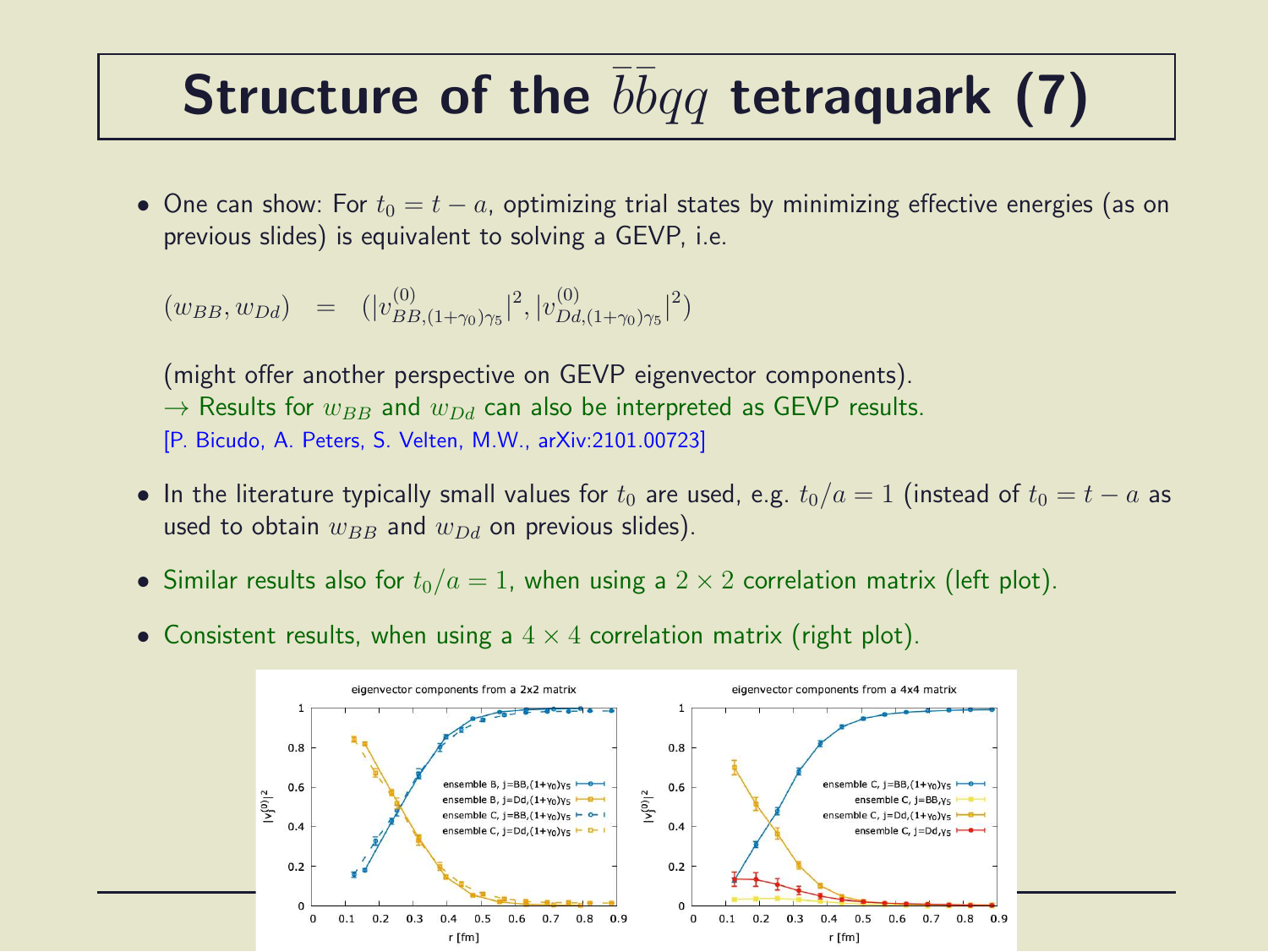## Structure of the  $\bar{b}\bar{b}qq$  tetraquark (8)

• Define the  $r$  dependent  $BB$  and  $Dd$  percentages,

$$
p_{BB}(r) = w_{BB} \quad , \quad p_{Dd}(r) = w_{Dd}
$$

and use the probability density of the  $\bar b \bar b$  separation

 $p_r(r)$  =  $4\pi |R(r)|^2$ 

obtained from the BO wave function  $R(r)/r$ , to estimate the total BB and Dd percentages of the  $\overline{bb}ud$  tetraquark with quantum numbers  $I(J^P)=0(1^+)$ :

$$
\%BB = \int dr \, p_r(r) p_{BB}(r) \quad , \quad \%Dd = \int dr \, p_r(r) p_{Dd}(r) = 1 - \%BB.
$$

- We find  $\%BB = 0.59$ ,  $\%Dd = 0.41$ .
- Using  $|v_{BF}^{(0)}|$  $\binom{0}{BB,(1+\gamma_0)\gamma_5}^2$ ,  $|v_{Dd}^{(0)}|$  $\int_{Dd,(1+\gamma_0)\gamma_5}^{(0)}|^2$  instead of  $w_{BB},w_{Dd}$  we find  $\%BB = 0.61,\,\%Dd = 0.39.5$
- Results are in agreement with a GEVP result we obtained in a full lattice QCD computation, where the  $b$  quarks are treated within NRQCD. [L. Leskovec, S. Meinel, M. Pflaumer and M.W., Phys. Rev. D 100, 014503 (2019) [arXiv:1904.04197]] [M. Pflaumer, private communications]